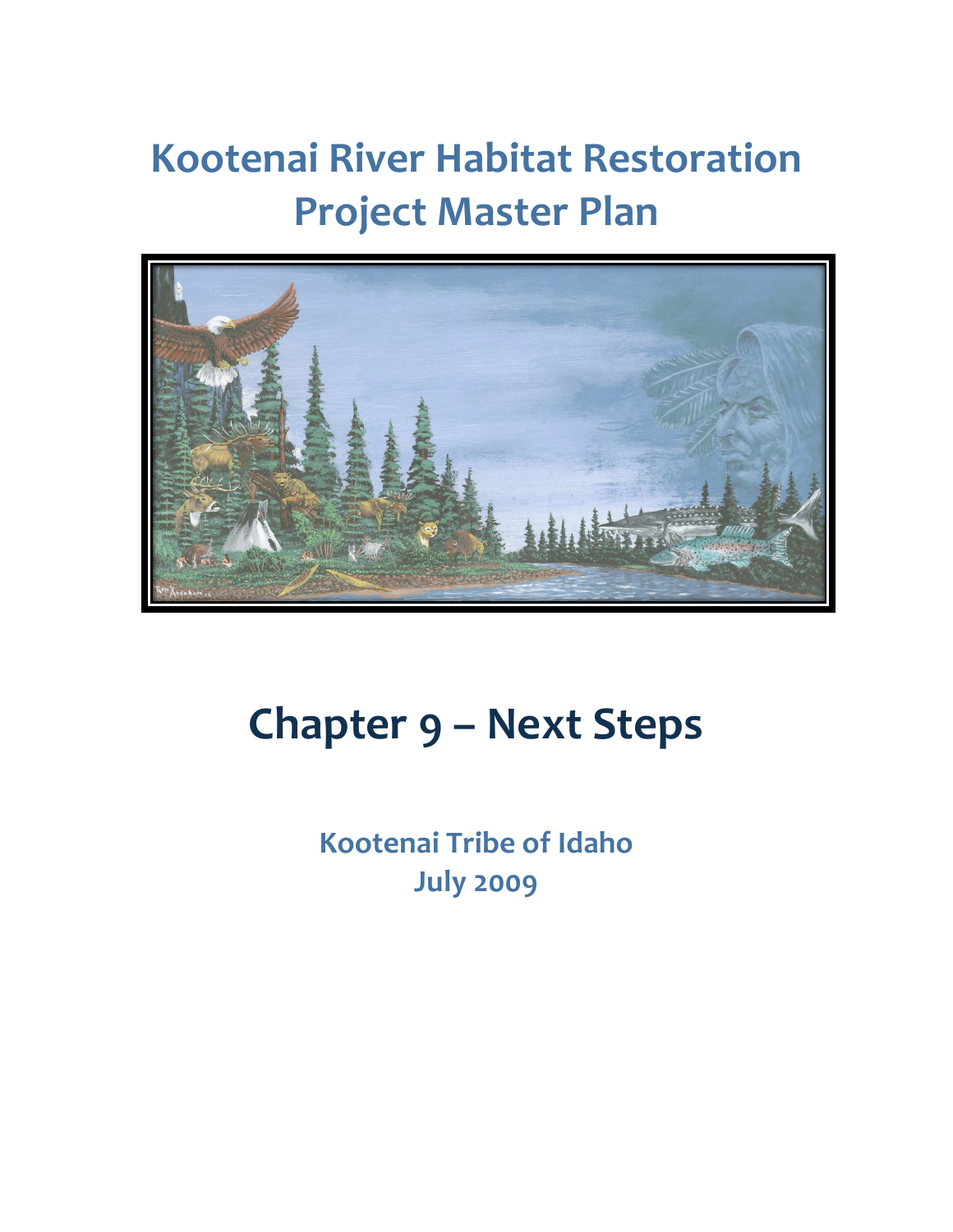### Chapter 9: Table of Contents

| 9     |  |
|-------|--|
| 9.1   |  |
| 9.2   |  |
| 9.2.1 |  |
| 9.2.2 |  |
| 9.3   |  |
| 9.4   |  |
| 9.5   |  |
| 9.5.1 |  |
| 9.5.2 |  |
| 9.6   |  |
| 9.7   |  |
| 9.8   |  |
|       |  |

|  |  |  |  |  | Figure 9-1. Kootenai River Habitat Restoration Project phases and major associated tasks 9-3 |  |
|--|--|--|--|--|----------------------------------------------------------------------------------------------|--|
|  |  |  |  |  |                                                                                              |  |
|  |  |  |  |  |                                                                                              |  |
|  |  |  |  |  |                                                                                              |  |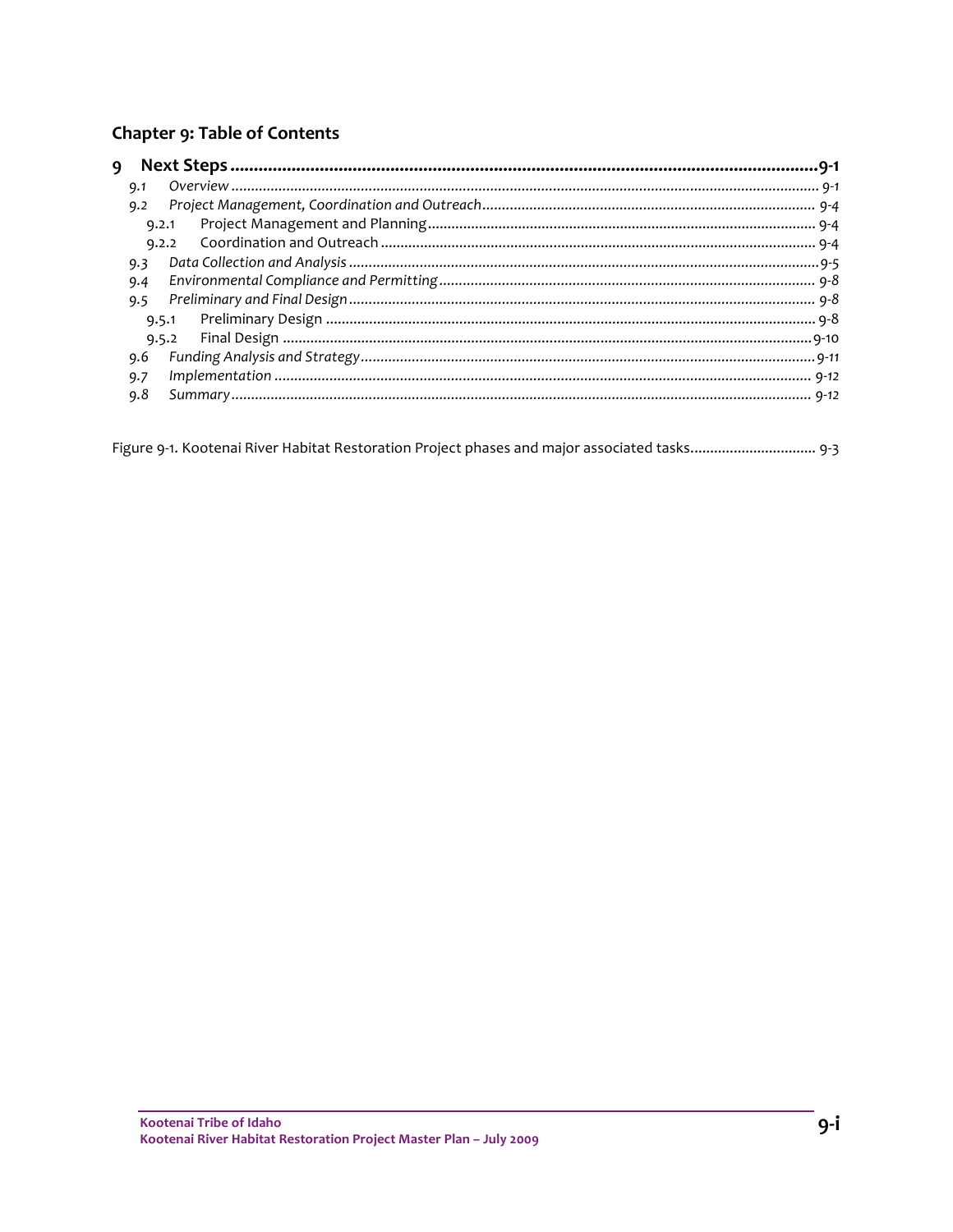## **9 Next Steps**

Chapter 9 provides an overview of the planned next steps for the Kootenai River Habitat Restoration Project. This chapter presents a summary of the general tasks scheduled for the upcoming phases of this project including: interim planning actions, environmental compliance, work associated with the preliminary and final design phases, funding, and project implementation. The Kootenai Tribe will be identifying specific timelines and milestones for the next phases of this project (i.e., implementation of the conceptual framework identified in this Master Plan) within 90 days of release of this document.

## **9.1 Overview**

The development of this Master Plan has provided a valuable learning opportunity for the Kootenai Tribe, the Tribe's consultants, and the agency and technical experts who have participated in various aspects of the project. Among many lessons learned through the planning process, participants have gained an enhanced appreciation for the complexity of ecosystems, the degree of interrelatedness and cumulative nature of limiting factors and their effects on habitats and species and a recognition of the pitfalls of attempting to identify single, one‐stop "solutions" to "fix" such an intricately interconnected system.

While developing this Master Plan the Tribe with the help of their consultants collected, analyzed, and incorporated significant quantities of existing and new data; encouraged dialog with, and sought technical input from, regional co-managers (IDFG, MFWP, BCMoE), federal agency representatives (USFWS, USACE, BPA, USGS), and other technical experts representing a range of relevant disciplines. As mentioned in Chapter 1, the Tribe also conducted two separate internal technical reviews of iterative drafts of the Master Plan.<sup>1</sup> As a result of input gleaned through this iterative collaborative process, the overall approach to this project has evolved significantly since work on this Master Plan began. In particular, input gathered through the internal technical reviews of the two draft Master Plans influenced the content, organization, and overall approach to presenting the conceptual framework identified in this document.

As explained in Chapter 1 and articulated throughout this document, the Kootenai Tribe is committed to an ecosystem restoration approach to this project. This approach acknowledges that ecosystems are dynamic and therefore restoration planning must accommodate a range of possible and equally valid outcomes. Towards this end, this Master Plan presents a relatively flexible conceptual framework for designing and implementing the Kootenai River Habitat Restoration Project that is supported by a robust adaptive management and monitoring program during the project's design and implementation phases.

<u> Andrew Maria (1989)</u>

<sup>&</sup>lt;sup>1</sup> Internal reviewers were selected by the Kootenai Tribe and represented a range of disciplines and entities including co-managers and agencies, independent experts in river restoration, hydraulics, engineering, geomorphology, fish biology, and sediment‐transport.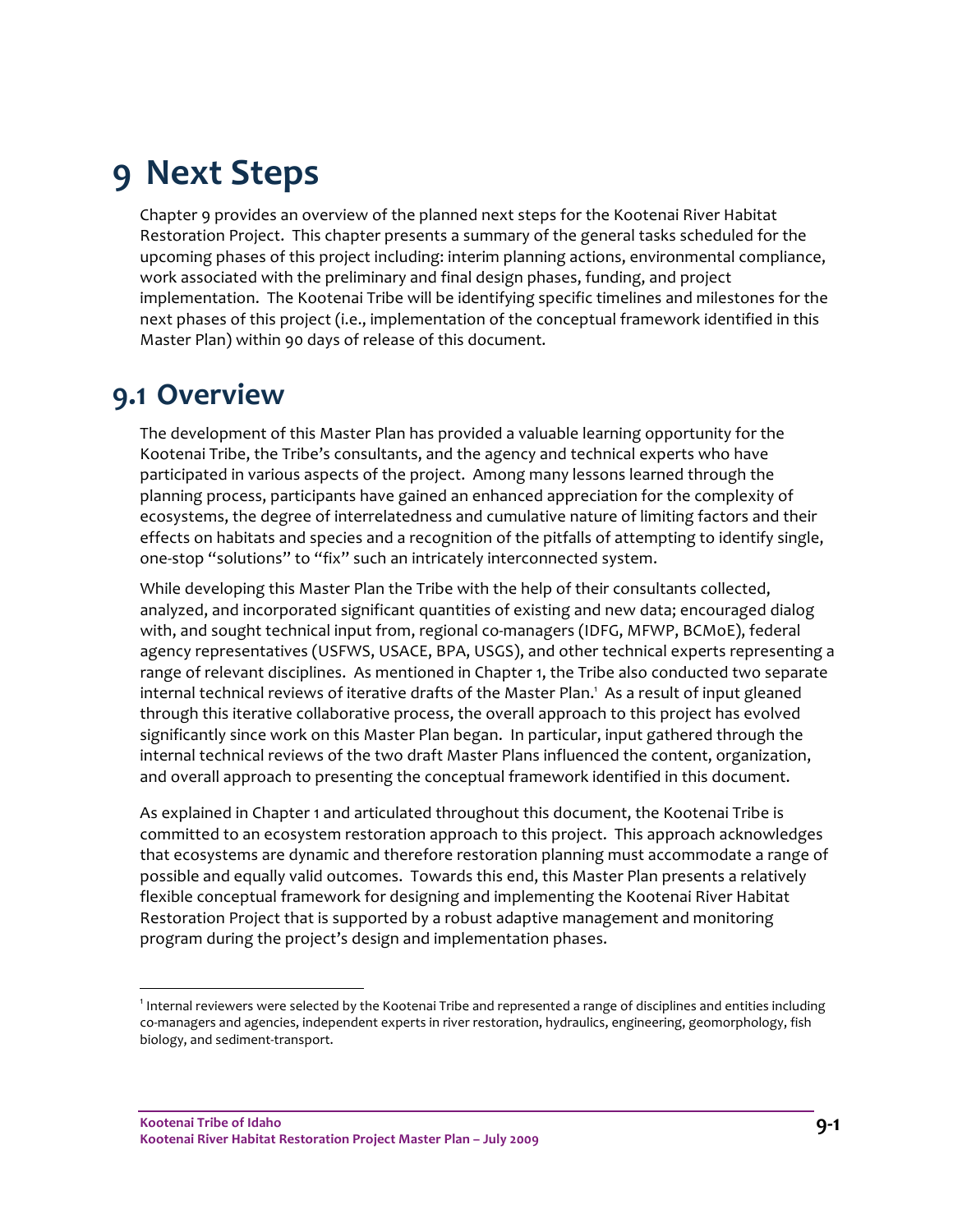Likewise, the next steps identified in this chapter are intended to support a necessary degree of flexibility and adaptation in the subsequent phases of project design and implementation, while also laying the groundwork for timely on‐the‐ground implementation of habitat restoration activities.

The next steps outlined in this chapter are presented in the context of the following categories:

- **Project management, coordination and outreach;**
- **Data collection and analysis;**
- **Environmental compliance and permitting;**
- **•** Preliminary and final design;
- **Funding analysis and strategy; and**
- **Implementation.**

Figure 9‐1 provides a visual summary of the upcoming phases of the Kootenai River Habitat Restoration Project and major tasks associated with each project phase. The following sections of this chapter provide additional examples of specific next steps for each of the categories identified above.

To simplify communication, Figure 9‐1 on the following page presents a very linear approach to planning and design development with a clear progression from conceptual to preliminary to final design. While this is consistent with the Tribe's overall approach to project planning and implementation for the Kootenai River Habitat Restoration Project, it is important to note that in some instances design and possibly implementation (pending completion of necessary environmental compliance and permitting) of specific restoration project components may proceed ahead of other project components.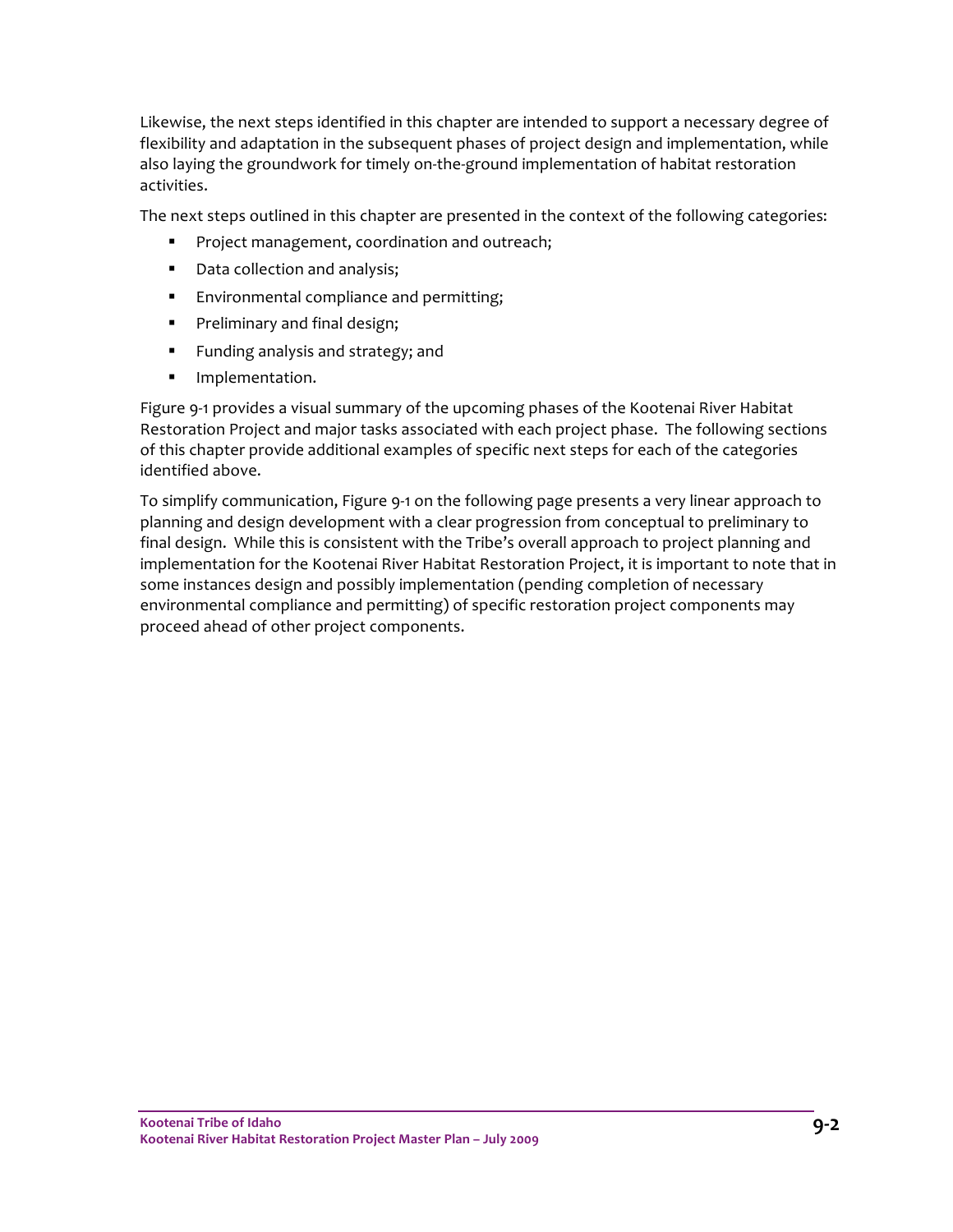| Conceptual Design<br>Phase<br>(Master Plan)                                                                                                                                                                                                                                                                                           | <b>Interim Planning Phase</b>                                                                                                                                                                                                                                                                                                                                                                                                                                                                                                                                                                                                                                                                                                                                                                                                                                                    | <b>Preliminary Design</b><br>Phase<br>(~60% Design)                                                                                                                                                                                                                                                                                                                                                                                                                                                                                                                                                                                                                                                                                                                                                                                                                                                                                                                                                                                                                                                               | <b>Final Design</b><br>Phase<br>(~100% Design)                                                                                                                                                                                                                                                                                                                                                                                                                                                                                                                                                                                                                               | <b>Implementation Phase</b>                                                                                                                                                                                                                                                                                                                                                                                                                                                                              |
|---------------------------------------------------------------------------------------------------------------------------------------------------------------------------------------------------------------------------------------------------------------------------------------------------------------------------------------|----------------------------------------------------------------------------------------------------------------------------------------------------------------------------------------------------------------------------------------------------------------------------------------------------------------------------------------------------------------------------------------------------------------------------------------------------------------------------------------------------------------------------------------------------------------------------------------------------------------------------------------------------------------------------------------------------------------------------------------------------------------------------------------------------------------------------------------------------------------------------------|-------------------------------------------------------------------------------------------------------------------------------------------------------------------------------------------------------------------------------------------------------------------------------------------------------------------------------------------------------------------------------------------------------------------------------------------------------------------------------------------------------------------------------------------------------------------------------------------------------------------------------------------------------------------------------------------------------------------------------------------------------------------------------------------------------------------------------------------------------------------------------------------------------------------------------------------------------------------------------------------------------------------------------------------------------------------------------------------------------------------|------------------------------------------------------------------------------------------------------------------------------------------------------------------------------------------------------------------------------------------------------------------------------------------------------------------------------------------------------------------------------------------------------------------------------------------------------------------------------------------------------------------------------------------------------------------------------------------------------------------------------------------------------------------------------|----------------------------------------------------------------------------------------------------------------------------------------------------------------------------------------------------------------------------------------------------------------------------------------------------------------------------------------------------------------------------------------------------------------------------------------------------------------------------------------------------------|
| Conduct initial data<br>collection and analysis.<br>Develop Master Plan<br>that presents conceptual<br>design framework<br>including a toolbox of<br>restoration treatments,<br>habitat actions, and<br>implementation<br>scenarios; an adaptive<br>management<br>framework; conceptual<br>cost estimates; and a<br>funding analysis. | Identify critical<br>milestones and target<br>dates for preliminary<br>design, final design, and<br>implementation phases<br>of the project within 90<br>days of release of Master<br>Plan.<br>In coordination with<br>agency partners, co-<br>managers and regional<br>stakeholders, identify<br>specific restoration<br>actions and that will be<br>prioritized for immediate<br>"phase 1" design and<br>implementation.<br>Identify process and<br>timeline for identifying<br>and prioritizing<br>subsequent phased<br>actions (e.g., "phase 2"<br>and "phase 3" actions).<br>Identify and convene<br>expanded design team<br>and adaptive<br>management team.<br>Finalize work plan for<br>additional targeted data<br>collection and analysis<br>and begin collecting<br>time-sensitive (or<br>seasonal) data.<br>Conduct outreach<br>briefings on Master Plan<br>content. | Continue targeted data<br>collection and analysis.<br>Initiate NEPA process<br>and prepare Draft EIS on<br>initial phase 1 restoration<br>actions.<br>Initiate discussions<br>infrastructure owners.<br>Identify and prioritize<br>next phases of<br>restoration actions.<br>Refine individual<br>restoration treatments,<br>implementation<br>scenarios, and identify<br>sequencing approach.<br>Produce preliminary<br>design document(s), 60<br>% design drawings,<br>preliminary<br>implementation<br>schedule and refine cost<br>estimates. May also<br>include 100% design of<br>some discrete project<br>components.<br>Technical peer review of<br>preliminary designs; co-<br>manager and agency<br>review of preliminary<br>designs; and value<br>engineering of<br>preliminary designs.<br>Develop permit support<br>document(s) based on<br>preliminary design (s).<br>Refine project<br>measurable objectives,<br>monitoring metrics and<br>success criteria.<br>Refine adaptive<br>management and<br>monitoring program.<br>Conduct targeted<br>community and one-on-<br>one landowner<br>outreach. | Conduct additional<br>targeted data collection<br>and analysis necessary to<br>finalize designs. Collect<br>baseline-monitoring<br>data.<br>Refine objectives,<br>monitoring metrics and<br>success criteria.<br>Prepare landowner and<br>infrastructure<br>agreements.<br>Complete design<br>documents and 100%<br>design drawings for<br>areas or reaches<br>selected for restoration<br>work.<br>Refine implementation<br>schedule.<br>Refine detailed costs for<br>selected restoration<br>designs.<br>Complete the Final EIS.<br>Conduct permitting<br>processes for initial<br>implementation<br>package.<br>Continue targeted<br>community and<br>landowner outreach. | Beginning in 2012 initiate<br>sequenced<br>implementation<br>(construction) of<br>restoration design.<br>Implement adaptive<br>management and<br>monitoring program.<br>As appropriate, refine<br>and modify specific<br>restoration designs that<br>are sequenced for later<br>implementation based<br>on input from adaptive<br>management program.<br>Complete any required<br>additional environmental<br>compliance and<br>permitting.<br>Continue targeted<br>community and<br>landowner outreach. |

**Figure 9‐1. Kootenai River Habitat Restoration Project phases and major associated tasks.**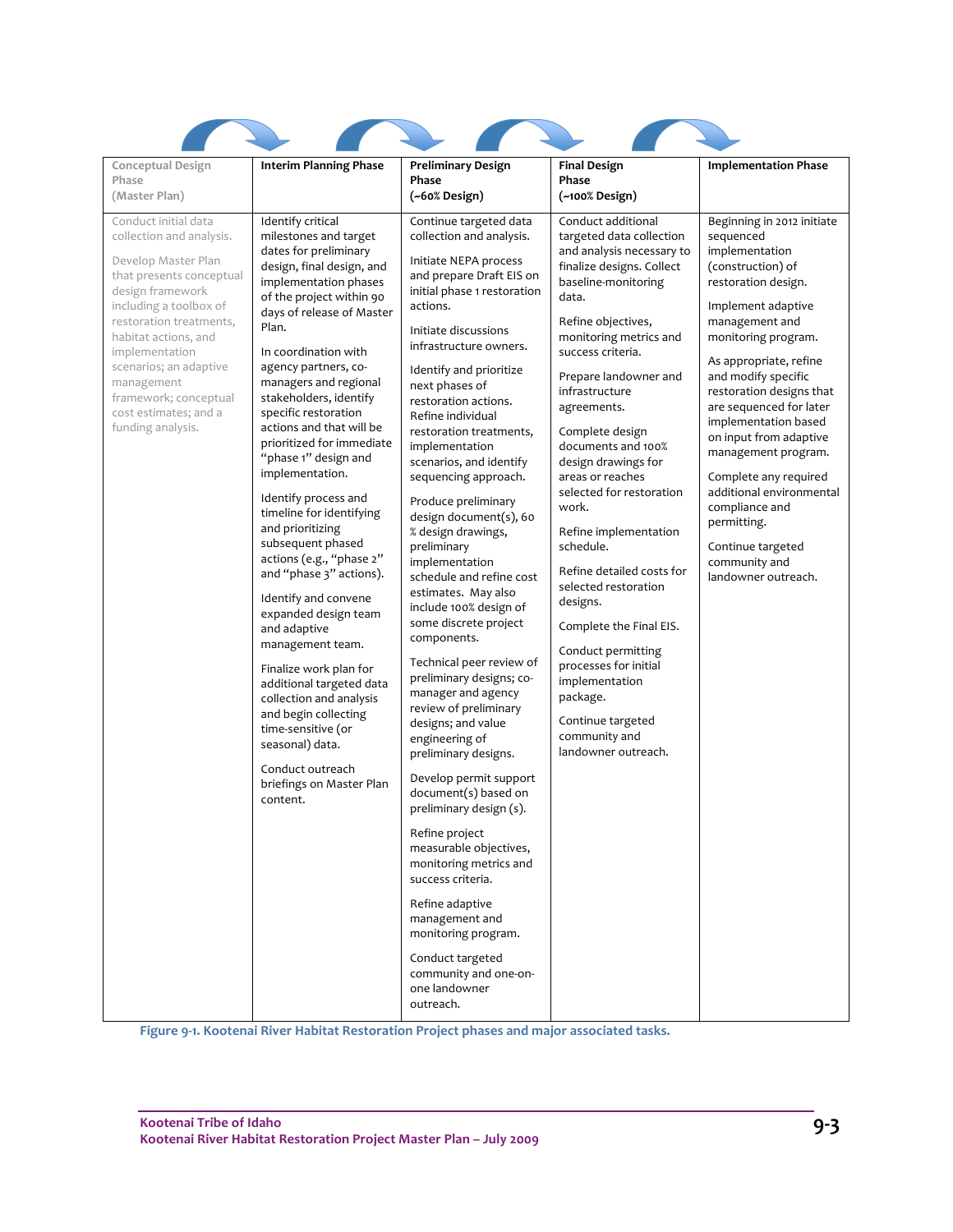## **9.2 Project Management, Coordination and Outreach**

All phases of the project's next steps will include project management, coordination and outreach tasks. The following sections provide additional detail about specific activities.

#### **9.2.1 Project Management and Planning**

Project management and planning activities will include ongoing project planning and oversight; development of a project plan that addresses schedule, scope, cost, and risk; development and implementation of procurement strategies; and related planning activities. Examples of specific tasks include the following.

#### **Interim, Preliminary and Final Design Phases**

- Develop project plan (e.g., scope, schedule, budget) for preliminary, final and implementation phases. Develop procurement strategies for design and implementation based on the Master Plan.
- **If all identify expertise needed for expanded design team (i.e., broader expertise than was** required for completion of the Master Plan). Identify and develop project design team for the preliminary and final design phases.
- **If all identify and confirm project various technical and policy committee roles and** membership (e.g., Kootenai Habitat Policy Team, interdisciplinary adaptive management and monitoring team, co-manager/agency technical committee, funding committee).
- **Coordinate with federal agencies to identify and confirm NEPA approach, identify** cooperating agencies, confirm timeline, and initiate appropriate activities.
- Within 90 days of release of this Master Plan the Kootenai Tribe will identify specific targets and milestones for next phases of the project.
- Develop prioritization process to identify and build agreement around immediate and longer‐term restoration actions.
- In preliminary and final design phases, implement project plan developed in interim planning phase (i.e., critical milestones, budget, scope, and risk management). Update and implement procurement strategies.

#### **9.2.2 Coordination and Outreach**

During the interim, preliminary and final design phases the Tribe will continue to actively coordinate with project technical and policy committees, regional co-managers, agencies, individual landowners and the local community at large. Examples of specific activities include the following.

#### **Interim Planning Phase**

■ Convene meeting(s) with federal agency partners, co-managers and stakeholders to discuss, identify, and prioritize immediate short‐term restoration priorities and associated habitat restoration actions.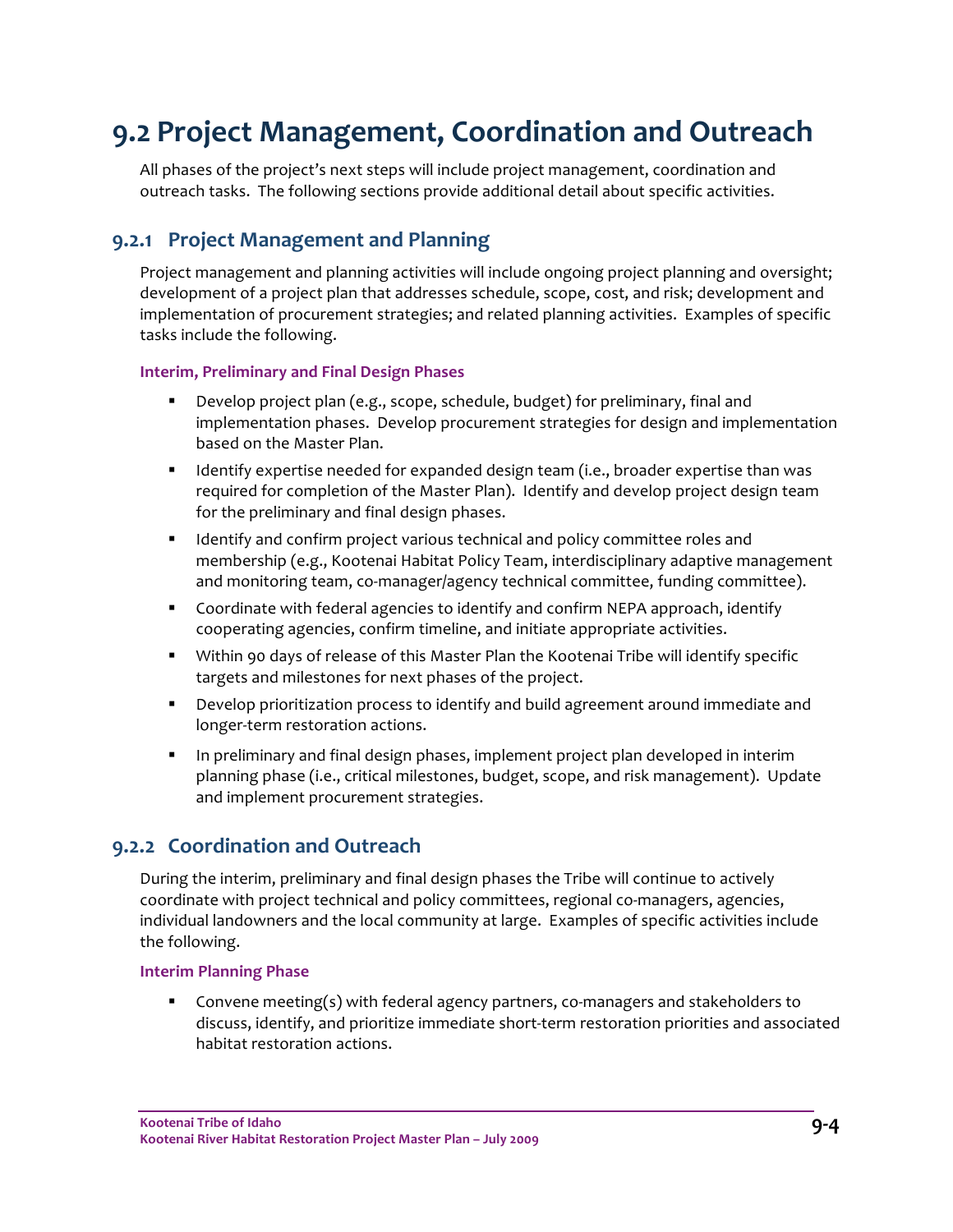- Convene meeting with Kootenai Habitat Policy Team to discuss and gain additional input on selection of immediate short-term restoration priorities and associated action and next steps.
- Coordinate a meeting or workshop to identify restoration priorities beyond the immediate short‐term restoration priorities. Potential approaches include convening a formal expert elicitation process or less formal model designed to address risk and uncertainty. Participants would likely include a combination of local and outside expertise.

#### **Preliminary and Final Design Phases**

- **Convene meetings with the Kootenai Habitat Policy Team to provide project updates;** support timely implementation of project; and identify and resolve critical issues related to funding, policy questions, agency coordination, implementation, etc.
- Convene meetings with co-managers, agency technical representatives, and independent technical advisors at specific design milestones, in order to incorporate new and evolving scientific data and research into the project design, seek input and buy-in on the preliminary design of restoration treatments, implementation scenarios, project sequencing and other technical project components.
- Coordinate technical peer review(s) and value engineering review(s) of the preliminary designs.
- **Convene the interdisciplinary adaptive management and monitoring team to refine** (preliminary design phase) and finalize (final design phase) the project Adaptive Management and Monitoring program, refine some of the measurable objectives, and identify and confirm success criteria. This group will also have a continued role before, during, and after implementation.
- Conduct targeted outreach and coordination with individual landowners, infrastructure owners, and other stakeholders regarding specific components of proposed restoration scenarios.
- **•** Conduct ongoing community outreach to keep local community apprised of project progress.
- **•** Conduct ongoing coordination with NPCC and BPA regarding project deliverables and progress.

## **9.3 Data Collection and Analysis**

Although a great deal of data has been collected, compiled and analyzed prior to and during the conceptual design phase, some additional targeted data collection and analysis will be required during the preliminary and final design phases in order to address data gaps, confirm technical feasibility of some proposed actions, provide baseline information for the NEPA analysis, and refine the restoration treatments and implementation scenarios.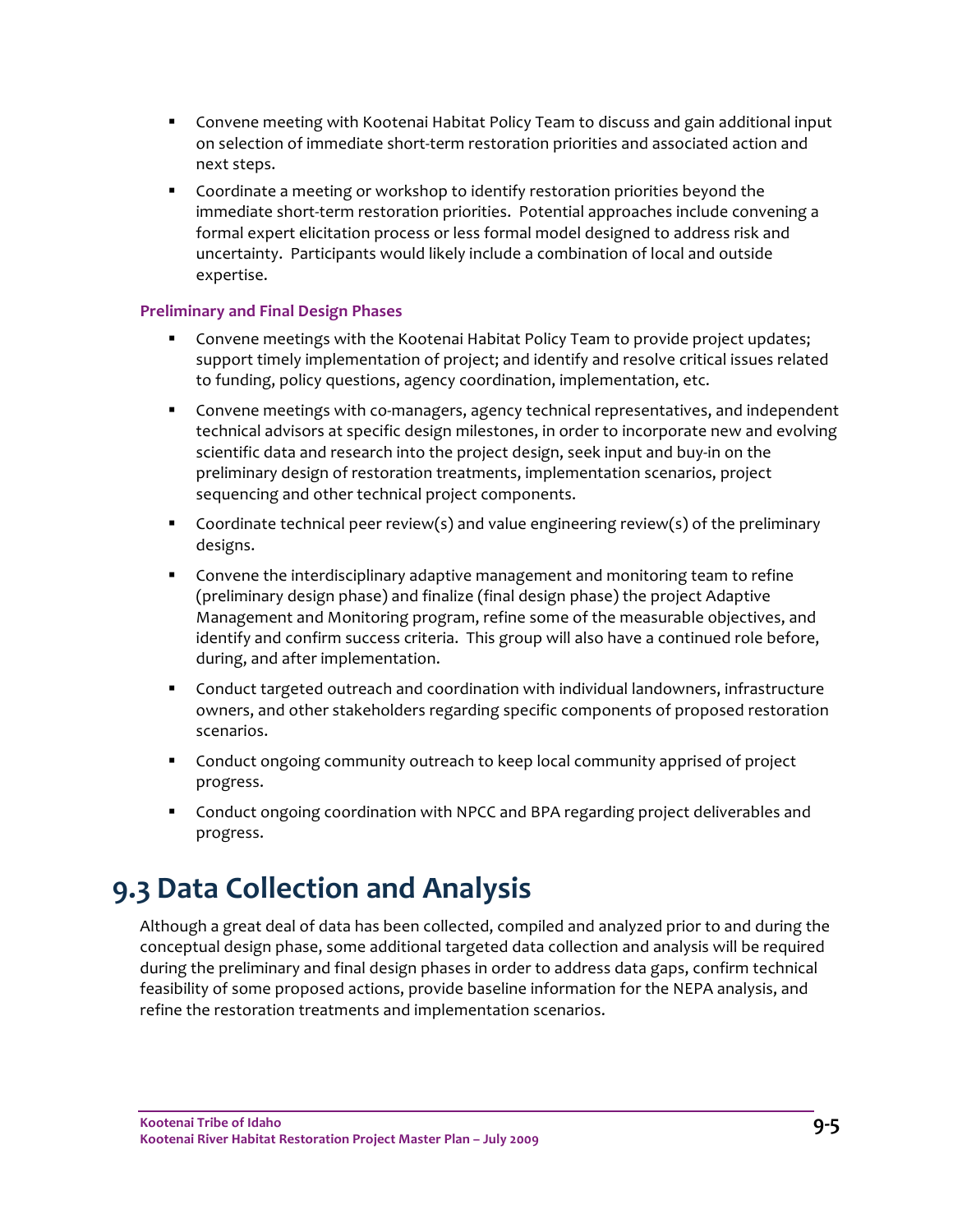Examples of data collection, analysis and validation activities that will occur during the interim, preliminary and final design phases include the following.

#### **Interim and Preliminary Design Phases**

- **Produce data and information management plan to ensure timely collection of critical** data.
- Collect and process suspended-sediment and bedload samples in select project reaches in order to improve estimates of sediment supply within the project area and support the design of sediment storage areas on the floodplain. Update sediment rating curve for the Kootenai River using 2009 sediment data and update particle size data.
- **Install and retrieve scour chains in the Braided Reaches in order to quantify and** understand the magnitude of seasonal scour and fill processes and the sizes of particles entrained and deposited.
- **•** Ongoing data collection and data processing necessary to monitor changes in the channel geometry will include:
	- o Establish three new riverbank erosion stations in braided reach, monitor bank erosion at all 24 stations during low flow after the winter Libby Dam load shaping and late summer‐early fall after the spring‐early summer high flow
	- o Monitor erosion and deposition during the December load shaping on the descending limb of the spring freshet and on the descending limb of the sturgeon pulse
	- o Collect multibeam bathymetry over entire braided reach channel
	- o Survey the elevation of the river banks in the lower canyon reach
	- o Measure velocity in the braided reach at approximately six cross‐sections to validate the surface‐water model.
- Continue to monitor river stage on 15 minute intervals at six stations established in 2006, 2007, and 2008 to support calibration of hydraulic and sediment models.
- Complete construction and validation of multidimensional hydraulic model of existing conditions including multichannel bathymetry of select project reaches.
- Field validate LiDAR data using survey-grade GPS.
- Obtain resource-grade true color aerial photography flown during early July 2009.
- Conduct riparian boundary research and land surveys to determine implications of channel relocation projects on landowners.
- Field survey bankfull indicators for use in developing elevation criteria for floodplain construction.
- Complete preliminary field reconnaissance of tributary habitat and fish passage barriers.
- **Compile comprehensive inventory of utilities and infrastructure in the project area**
- **Initiate discussions with infrastructure owners including bridges.**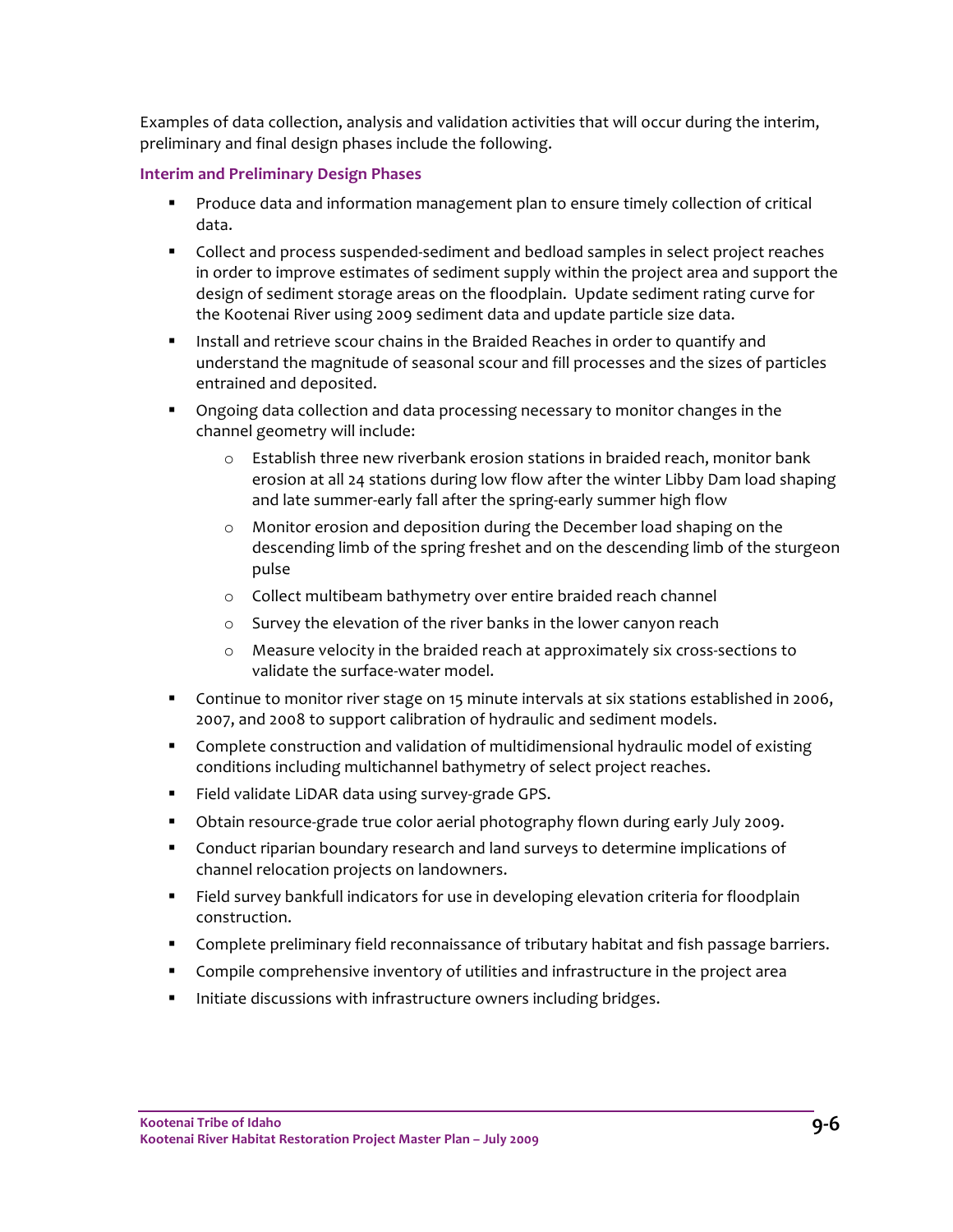- Review other completed or ongoing restoration projects that are addressing similar limiting factors or are being implemented in river systems with similar scale and geomorphology.
- Ensure that most current spatial data is obtained for use in suitability analyses as analyses are refined.
- **Collect data on channel morphology, vegetation and aquatic habitat from appropriate** reference reaches in order to support development of channel dimensions, habitat structures and revegetation designs.
- Analyze Kootenay Lake backwater with regard to specific time periods in order to evaluate effects of controls such as Grohman Narrows, Corra Linn Dam and Libby Dam.
- Collect and analyze information about water management in diking districts, wildlife refuges and other conservation lands within the project area
- **Install groundwater monitoring wells and develop a groundwater map within the** Meander Reach to refine floodplain restoration suitability analysis and provide additional information about feasibility related to floodplain restoration.
- **Integrate with Kootenai Tribe's Operational Loss Assessment project in to utilize and** contribute to that project's planning and assessment tools to further refine limiting factors analysis in the Master Plan.
- Complete weed mapping throughout the project area, including aquatic invasive plant species.
- **Incorporate additional data from B.C. portion of the Kootenai subbasin so the restoration** effort is compatible with management and restoration objectives in Meander Reach 3.
- **Design and implement a data management system to support the adaptive management** and monitoring program that is flexible enough to incorporate data from related monitoring and evaluation programs.
- Collect baseline information on other potentially affected environmental and social resources, including cultural, recreation and wildlife resources.

#### **Final Design Phase**

- Continue specific targeted data collection, analysis and modeling as necessary to further refine designs.
- **Complete construction and validation of multidimensional hydraulic and sediment model** of design conditions to evaluate design performance and flood elevations.
- **Conduct flume studies to evaluate performance of channel reconstruction design.**
- Establish baseline-monitoring data for project.

Although no new research is proposed as part of this project, there are a number of ongoing research projects related to sturgeon habitat, spawning analog sites, and early life stage behavior that will be partially or fully complete within the preliminary and final design phase time frames. The USGS National Research Program is also developing a model for the downstream dispersal of Kootenai sturgeon early life stages as part of this project. As the design process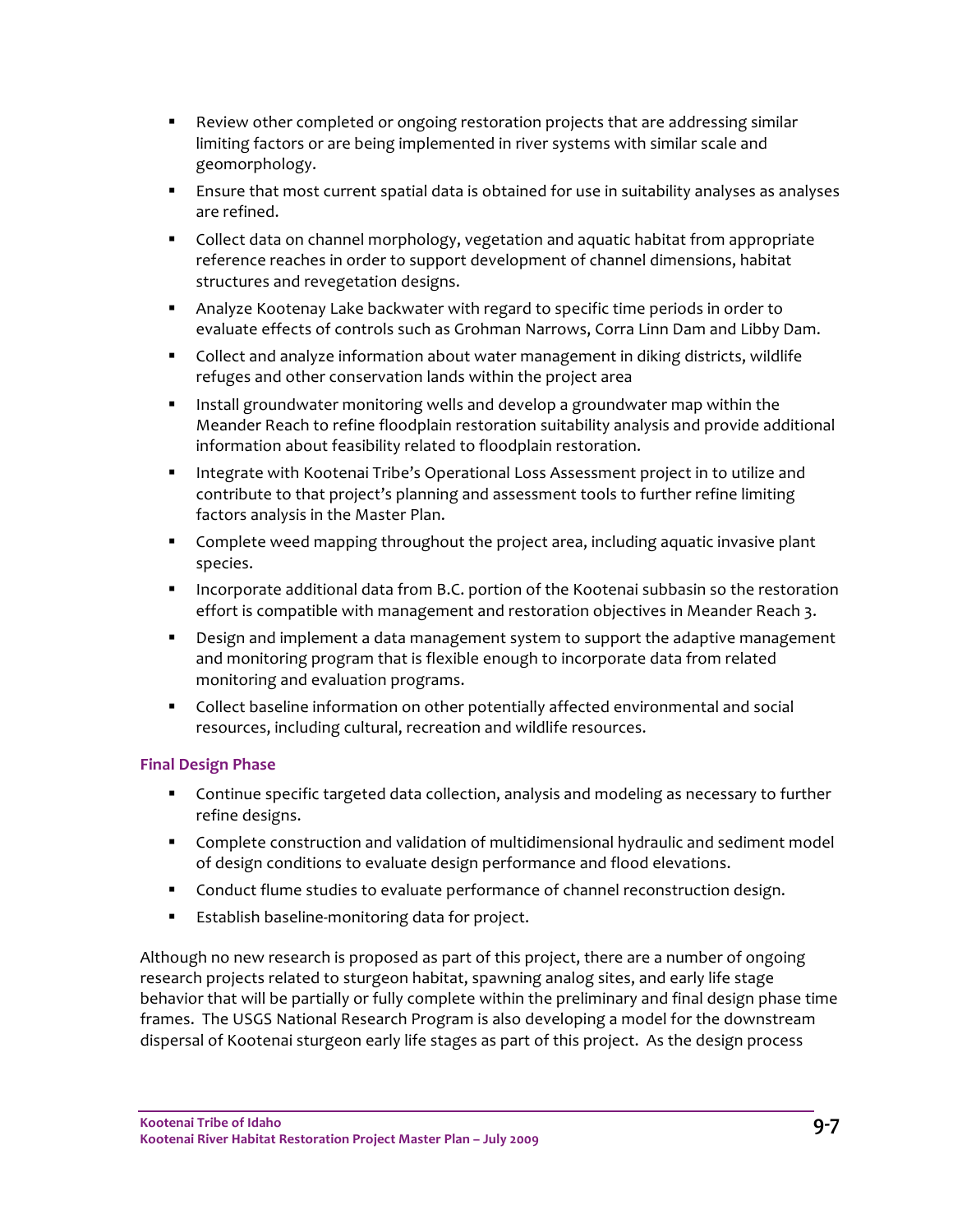progresses, relevant new research findings and modeling results will also be incorporated into the design process when possible.

## **9.4Environmental Compliance and Permitting**

As noted in Chapter 6, the approach to environmental compliance and permitting will be critical to timely execution of project implementation, maintaining implementation flexibility, and to the ability of the Kootenai Tribe to initiate project construction in 2012. As previously noted, following release of this Master Plan, the Tribe in coordination with agency partners, comanagers and stakeholders will identify immediate implementation priorities and associated actions. This first phase project or combination of projects will proceed to preliminary design and will be analyzed through the NEPA process when design has progressed sufficiently to identify the scope of environmental effects. Following are examples of likely activities associated with environmental compliance and permitting in the interim planning, and preliminary and final design activities.

#### **Interim Planning Phase**

- **Confirm NEPA approach with BPA, the lead agency.**
- $\blacksquare$  Identify NEPA contractor(s).
- Collect remaining environmental baseline information.

#### **Preliminary Design Phase**

- **Prepare Draft EIS when preliminary design is sufficiently advanced.**
- and identify permitting and consultation requirements.

#### **Final Design Phase**

- **Complete Final EIS.**
- **PED 2** Develop permit support document and conduct permitting and consultation activities.

## **9.5 Preliminary and Final Design**

Work accomplished over the course of the preliminary and final design phases will 1) refine details of the proposed restoration treatments; 2) identify the specific reaches and floodplain areas where restoration work will occur; 3) confirm the technical, social, and cost feasibility of specific restoration scenarios; 4) identify specific proposed implementation scenario(s); 5) refine project objectives, monitoring metrics and success criteria; 6) refine cost estimates; and 7) identify the project implementation sequencing schedule; and produce construction drawings.

#### **9.5.1 Preliminary Design**

The preliminary design phase will continue to evaluate project feasibility through a series of documents that address data gaps, summarize data collection and analysis efforts, and identify the specific reaches and floodplain areas where restoration work will occur. At a 60% design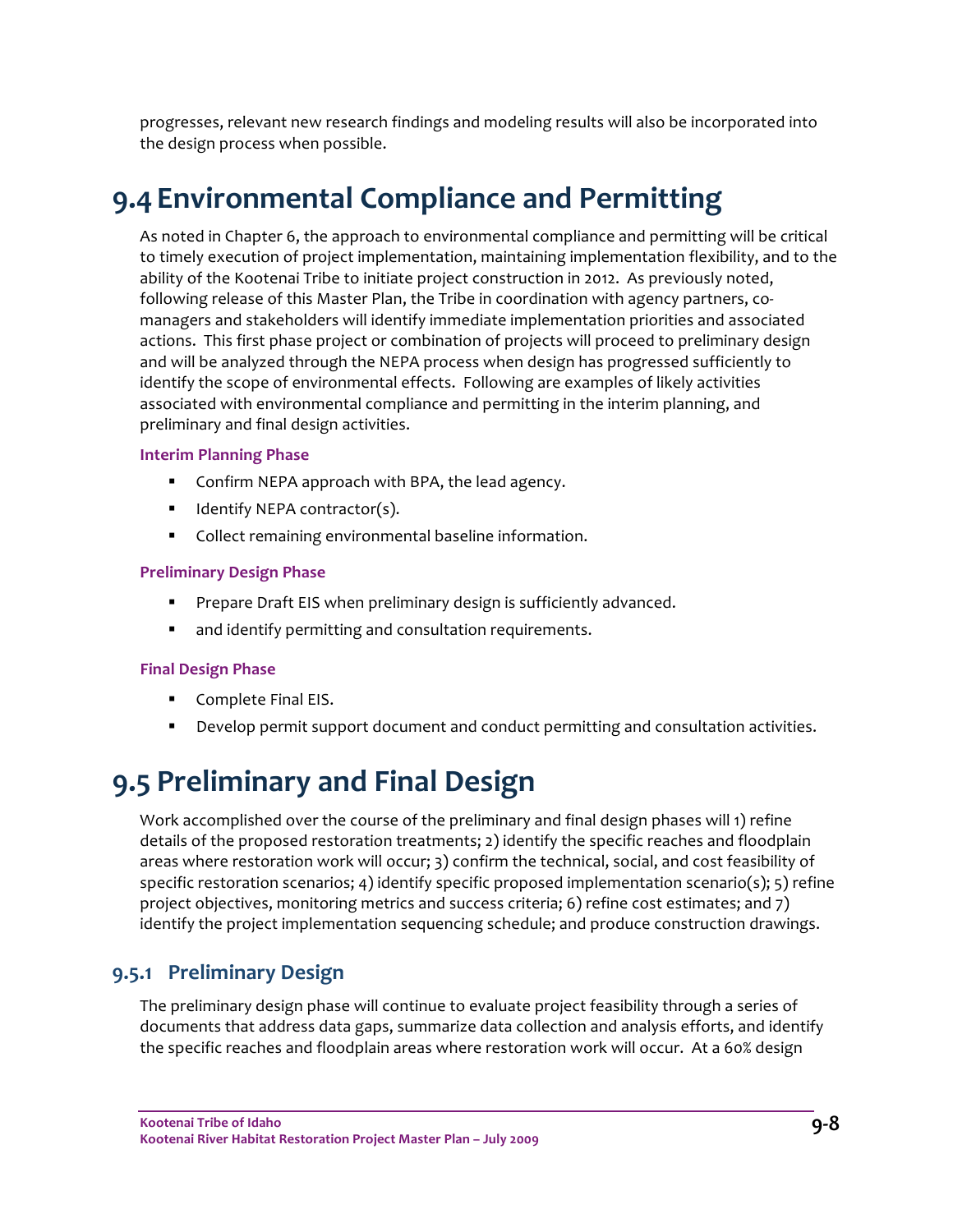level, the preliminary design drawings may include a range of potential implementation scenarios that could be carried forward for further analysis and refinement in the final design phase. Activities associated with preliminary design include:

- **Select river reaches and floodplain areas where restoration work will occur.**
- **Based on reaches and floodplain areas selected for restoration work, identify landowners** and entities that will need to be contacted and coordinated with. Develop a schedule for coordination (see also Section 9.2.2).
- **Based on additional data and analysis, outreach to landowners and other entities, and** any new information regarding focal species habitat use or needs, identify and refine proposed implementation scenario(s) and associated specific restoration treatments.
- **IDENTIFY IDENTIFY IS ADDED** Intertion sequencing.
- Produce preliminary design document(s) for potential proposed implementation scenario(s) at approximately 60% design. Note there may be variance in the level of design detail among some of the component pieces (i.e., restoration treatments) of the implementation scenarios based on availability of critical data and analysis at the preliminary design phase. Design/build expertise will be incorporated in development of preliminary designs. Components will include:
	- o Design dimensions for channel and floodplain components;
	- o Sediment‐transport analysis;
	- o Preliminary channel and floodplain grading plans;
	- o Hydraulic modeling;
	- o Identify areas of potential modification to existing bank armoring;
	- o Preliminary design of bank and instream structures;
	- o Vegetation cover type plan linked to geomorphic features;
	- o Soil and substrate salvage, management and placement plan based on geomorphic features and target plant communities within each vegetation cover type;
	- o Infrastructure mitigation and management plan;
	- o Preliminary materials and equipment requirements to support development of a procurement plan;
	- o Wetland construction and enhancement plans for discrete areas in the Meander Reach floodplain;
	- o Meander Reach floodplain management analysis including current water management, groundwater, pumping effects, drainage system, land use, land ownership;
	- o Aquatic and terrestrial noxious weed and invasive species management plan;
	- o Site preparation and salvage plan for vegetation management; and
	- o Preliminary adaptive management and monitoring plan.
- **Paragely 1** Refine cost estimates to higher level of confidence based on approximately 60% design.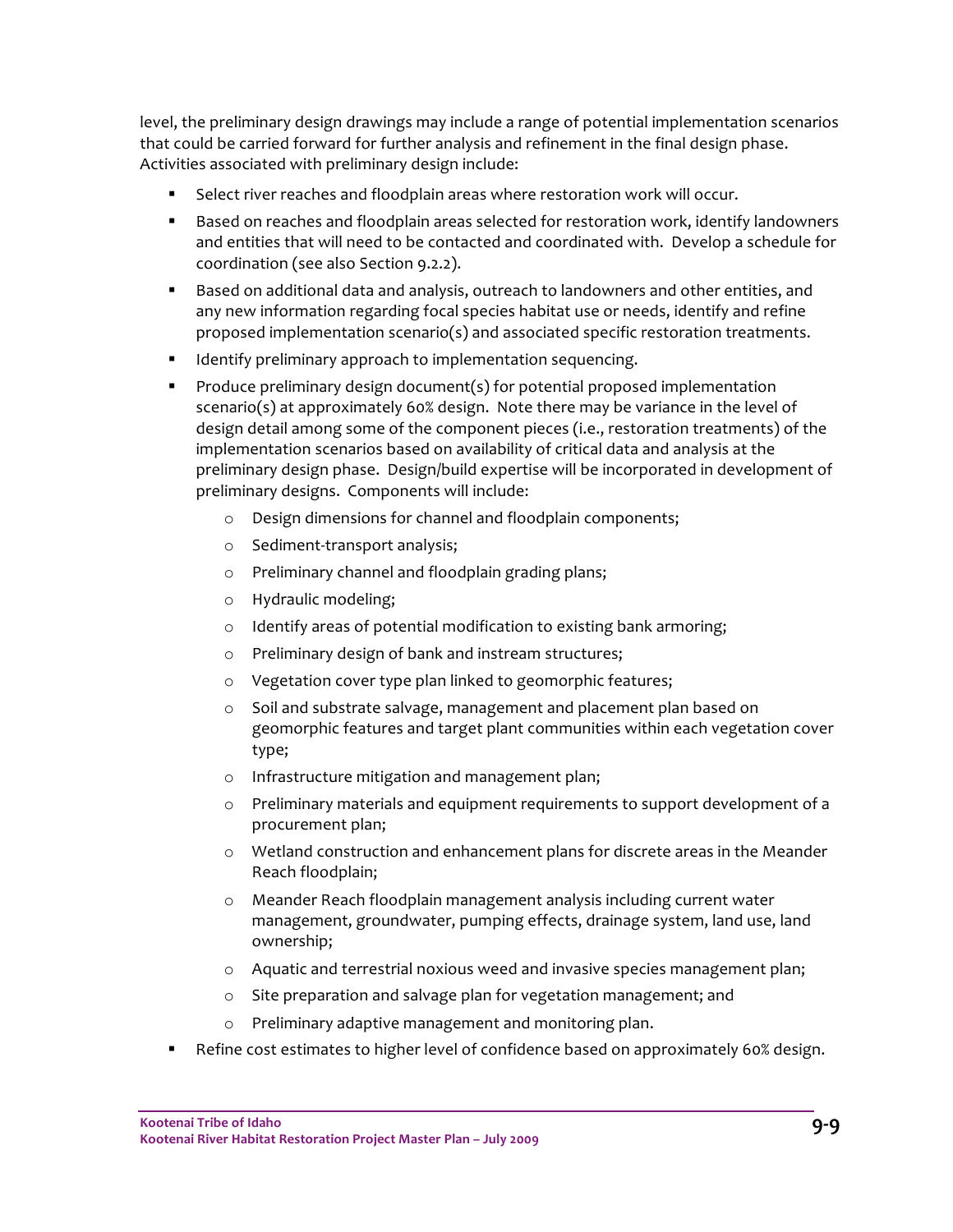- Initiate permitting and consultation activities as possible.
- **Begin growing plant materials that will be needed for project implementation (2 to 3 year** lead time).
- **If Identify sources for necessary materials including woody debris, cobble, bioengineering** materials, and large rock and potential sites for stockpiling necessary materials.
- Begin site preparation and weed control activities to prepare some areas for revegetation.
- **I** Identify any critical data gaps that will impact development of final design and identify mechanisms to address those data gaps.
- Continue development of data management system for the adaptive management and monitoring program.

In addition to the specific activities identified above, project management, coordination, data collection and analysis, and environmental compliance activities described in previous sections of this chapter will all feed into the development of preliminary design.

#### **9.5.2 Final Design**

The project final design will produce 100% design drawings. The final design will also include a supplemental document or series of documents that describe the design elements for each of the river reaches and floodplain areas based on the project sequencing plan.

Activities associated with final design will include:

- **Complete final design and construction documents for selected implementation** scenario(s).<sup>2</sup> Develop construction drawings including:
	- o Channel and floodplain grading plans;
	- o Plan, profile and cross‐section sheets;
	- o Structure details;
	- o Survey control and staking notes;
	- o Materials quantities and equipment requirements;
	- o Construction specifications;
	- o Project infrastructure plans; and
	- o Planting plan.

<u> Andrew Maria (1989)</u>

- **Completion of implementation sequencing schedule.**
- **Complete permitting and consultation activities.**
- Complete detailed costs for selected implementation scenario(s) and associated restoration treatments.

<sup>&</sup>lt;sup>2</sup> Assumes any environmental compliance required prior to developing final design and construction documents is completed.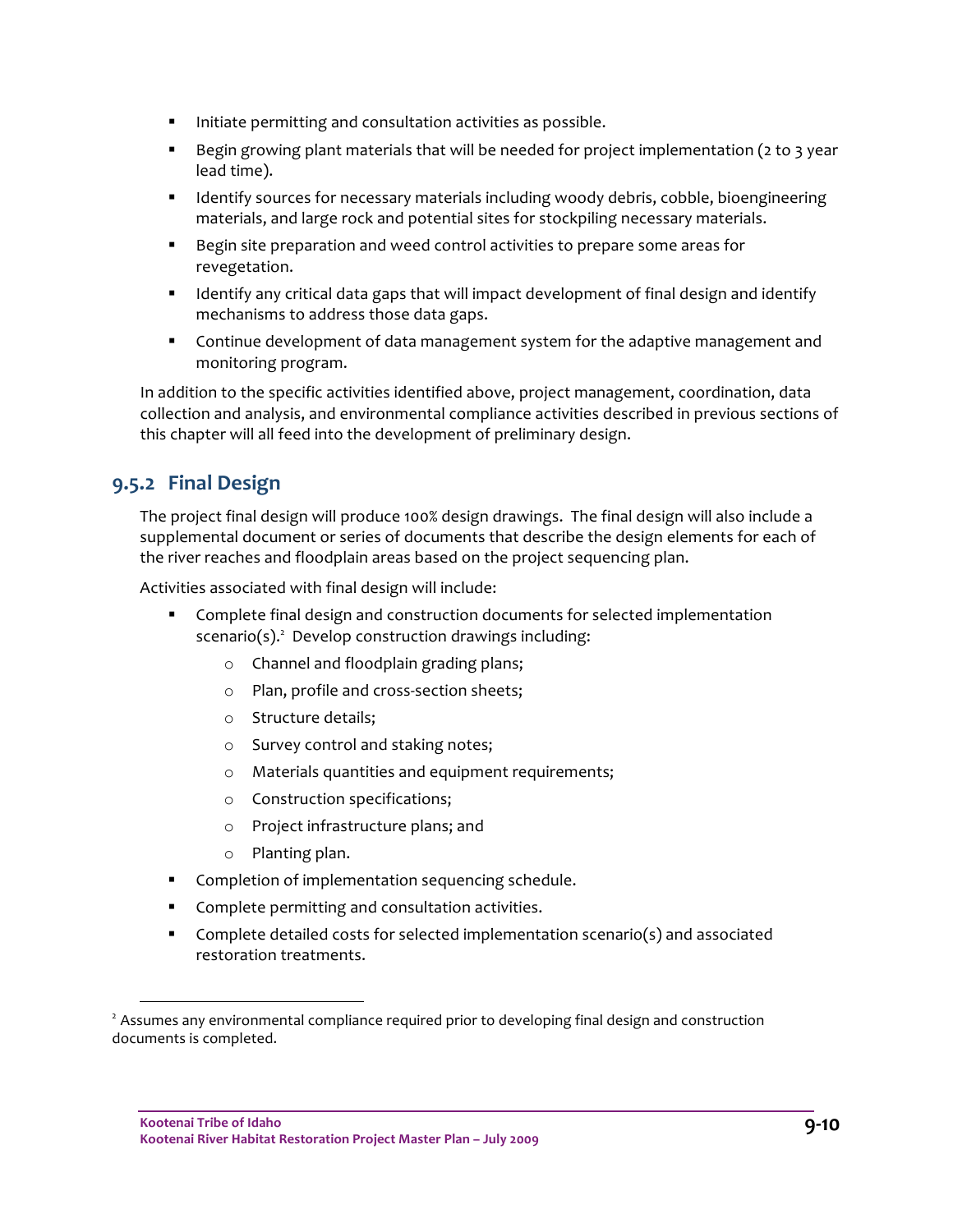- Develop construction management and QA/AC plan.
- **Complete the adaptive management and monitoring plan.**
- Develop restoration design-specific monitoring plan including monitoring protocols, metrics, sampling plan, and monitoring schedule (in coordination with the project's interdisciplinary adaptive management and monitoring team).
- Complete development of data management system that will store information necessary to support the project's Adaptive Management and Monitoring program.

In addition to the specific final design activities identified above, project planning and coordination activities, procurement, data collection and analysis, and environmental compliance activities described in previous sections of this chapter will all contribute to completion of the final design.

## **9.6 Funding Analysis and Strategy**

The Kootenai Tribe developed a funding analysis as part of this Master Plan. In the preliminary and final design phases the Tribe will coordinate with agency partners to assist them in their efforts to develop and implement a funding strategy. It is important to note that the federal agencies, while supportive of the project and committed to taking action to implement it, are prohibited from lobbying the federal government. Towards this end, the Tribe and other project sponsors and/or supporters will play a central role in educating and informing key constituents and potential funders about the project. Examples of actions that will occur in the interim, preliminary and final phases include the following.

#### **Interim Planning Phase**

 The Tribe will continue coordinating with a funding development specialist to identify strategies for long‐ and short‐term funding, and will continue to assist the Federal agencies in identifying and securing funding.<sup>3</sup>

#### **Preliminary Design Phase**

- Identify potential short‐ and long‐term funding opportunities associated with the preliminary design.
- **Include funding requests for components of project as part of NPCC Fish and Wildlife** Program project solicitation for BPA funding.
- Pursue funding opportunities identified in Master Plan funding analysis (see Chapter 8).
- Work with agency partners to help them develop and refine a short- and long-term funding strategy for the project.

#### **Final Design Phase**

<sup>&</sup>lt;sup>3</sup> Federal agencies are prohibited from lobbying Congress.